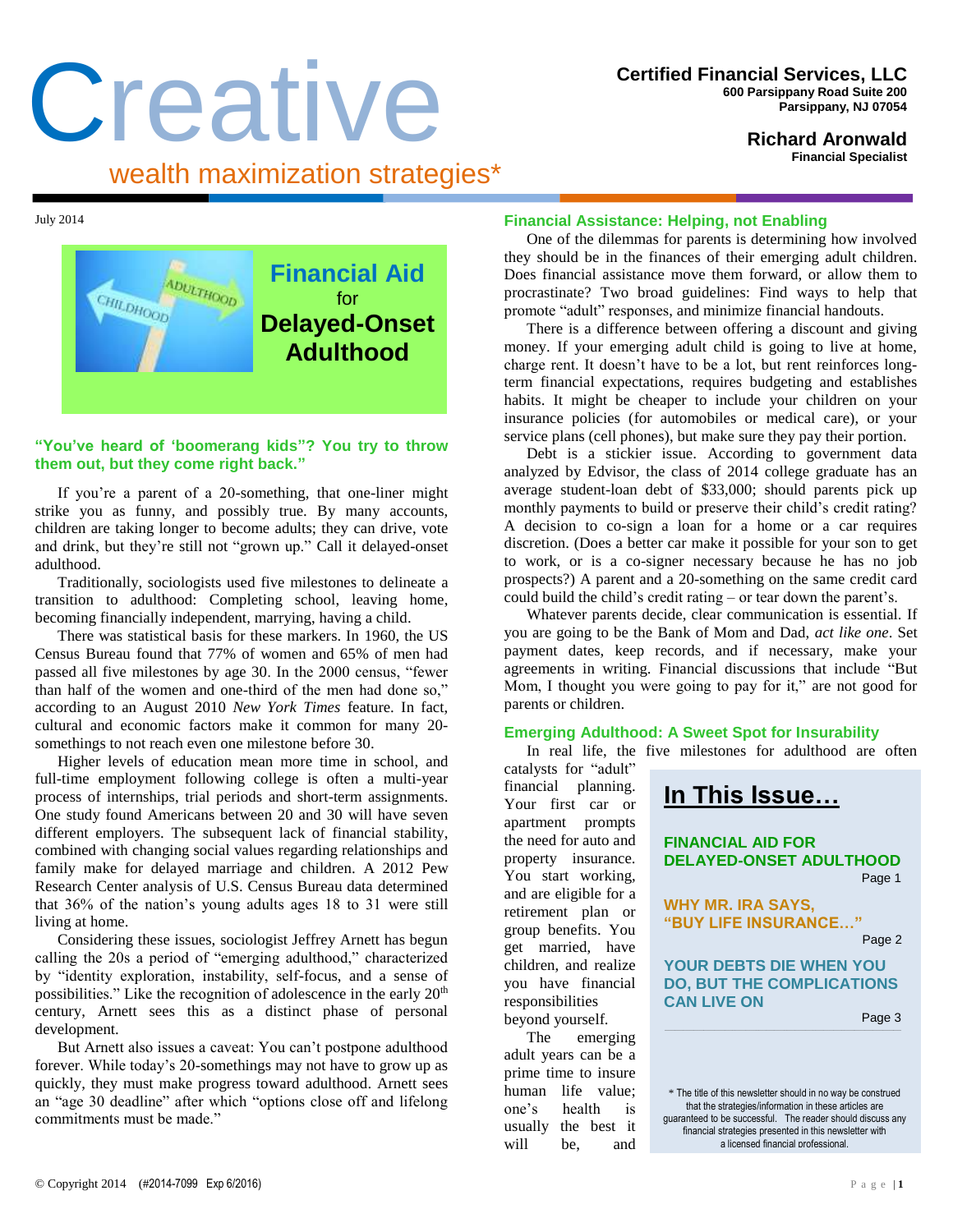premiums are the lowest. Even if your child hasn't yet passed any adult milestones, locking in insurability is so cost-effective and valuable that parents might consider paying for it.

For example: a 20-year term life insurance policy for \$500,000 from a highly-rated company on a Preferred Best in excellent health is \$25/mo., and includes options to convert the coverage to whole life insurance without underwriting, for the entire 20-year period. Parents also might consider a contract which offers options for additional insurance without examination at specified intervals (every three years) or when a major "life event" occurs (marriage, purchase of a home, birth of a child, etc.).

Typically, parents are the owners and beneficiaries of these policies. At a later date, ownership can be transferred, with the child presumably taking on the premium obligations, as well as controlling the benefits. (In policies with cash value, a transfer may involve some gift tax issues. As always, expert assistance is recommended.)

For parents, life insurance for their emerging adult is affordable financial assistance that anticipates a positive, productive future when their son or daughter finally grows up. While many of the "adult" reasons for buying life insurance may not be current concerns, getting the protection in place today can be a prudent decision, because whatever adult milestones they eventually reach, life insurance benefits can be repositioned to their benefit. Adulthood may be delayed, but insuring human life value doesn't have to wait.  $\mathbf{\hat{v}}$ 



**Emerging adulthood can be a prime time to insure human life value.**



New York Yankee baseball player Reggie Jackson was known as Mr. October for his clutch performances in the World Series. Hall of Fame center Gordie Howe had the title Mr. Hockey. If he wanted a similar title, Ed Slott could be Mr. IRA.

Slott, a CPA from Rockville Center, New York, is the author of *The Retirement Savings Time Bomb...and How to Defuse It*. As an "IRA consultant," his expert commentary appears frequently in the financial media. When it comes to IRAs, Slott knows the rules and strategies to maximize the benefits from these pre-tax retirement accounts. He also has an ear to the ground regarding potential relevant legislative changes.

A planning issue for IRAs is how best to transfer undistributed balances at the death of an account holder, particularly if the beneficiary is not a spouse. Lump-sum transfers to non-spouses usually are immediately taxable. Depending on the tax bracket of the recipient, this can reduce the net proceeds by 40% or more. An alternative distribution plan, known as a "stretch IRA" allows a beneficiary to receive the proceeds as a series of payments, using a formula based on the *beneficiary's life expectancy*. Drawing smaller amounts over a long time may significantly reduce the tax rate on distributions, and for 20 years, Slott has been a proponent of the stretch IRA as a way to maximize the amount heirs can receive from undistributed IRAs. But this may be changing.

In an article on www.lifehealthpro.com, reprinted May 1, 2014, Slott notes:

**(T)he stretch IRA may be on the chopping block. Congress is constantly looking for new revenue and may soon replace the stretch IRA with a 5-year rule: Instead of extending distributions from inherited IRAs over a beneficiary's lifetime, the beneficiary will have to withdraw the entire inherited IRA by the end of the 5th year after the year of the IRA owner's death. This will diminish the long-term benefits of leaving an IRA or a Roth IRA to beneficiaries.**

Slott is referring to legislation proposed in the summer of 2013. While these changes weren't enacted, the tone of the discussion gave strong indication that something will change. (In the words of one senator: "Millionaires, billionaires can pass on millions in their IRAs to their heirs without paying taxes for years, if not decades. That was never what IRAs were for. That is a loophole. It has to be closed.") In light of these issues, Slott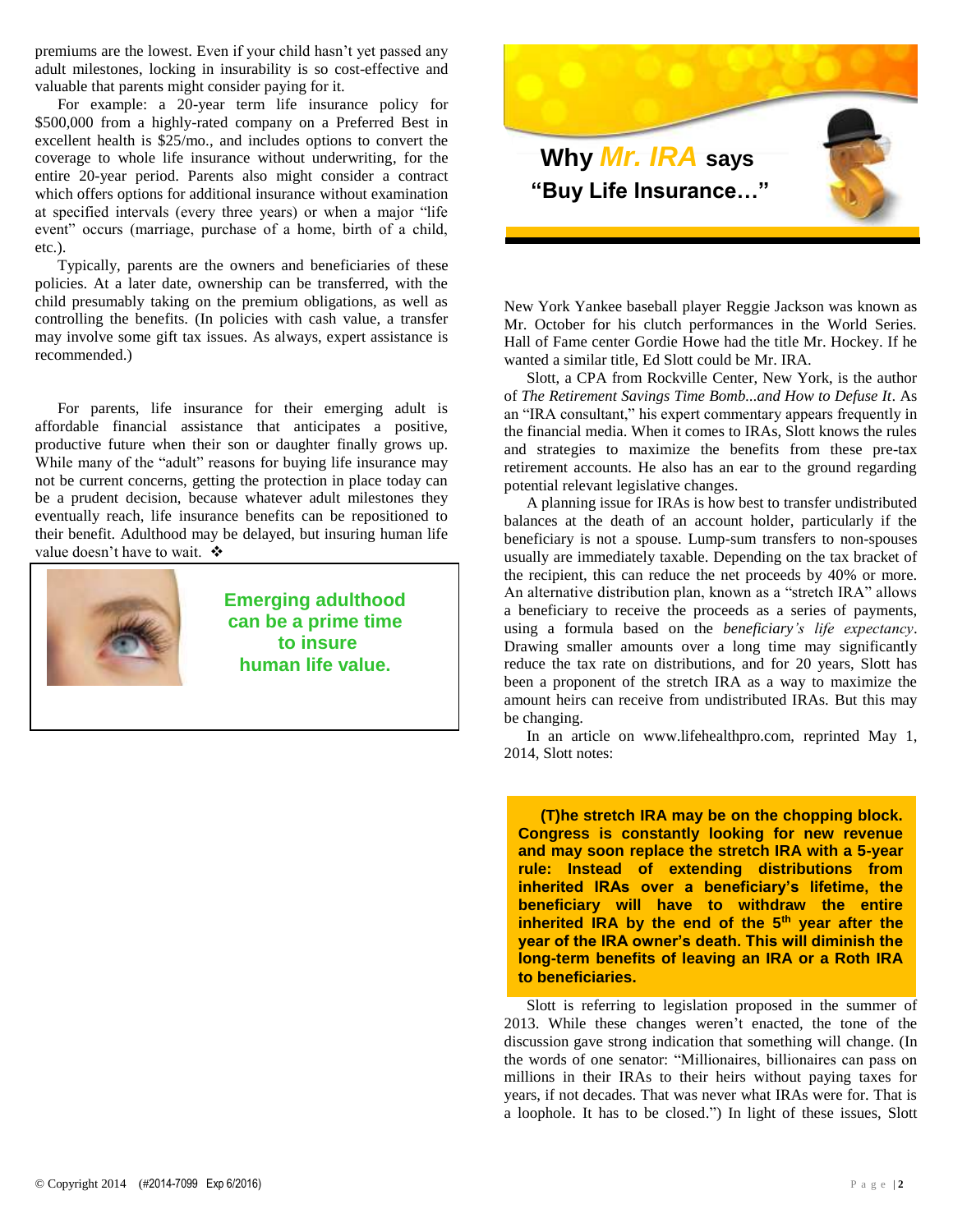concludes: **"Now is the time to help clients plan to replace the stretch IRA with something even better — life insurance."**

Mr. IRA recommends life insurance? Why? Slott gives three reasons for considering life insurance as a replacement for a stretch IRA.

**1. Life insurance distributions to beneficiaries are income tax-free\*.** Even in a stretch format, inherited IRA distributions will generally be taxable. Removing taxes from the equation gives beneficiaries more leeway with distributions. With an eye toward maximizing the amount to heirs, Slott says better financial leverage is achieved by using the funds to buy life insurance.

**2. Life insurance is not subject to required minimum distribution (RMD) rules.** The beneficiary of an inherited IRA is required to begin annual withdrawals and pay taxes on the distributions, whether the funds are needed or not.

Proceeds from life insurance are income tax-free, and may be reallocated to other financial vehicles to continue accumulating, including instruments that permit further tax-free growth. The spending of the inheritance is at the discretion of the beneficiary.

**3. Life insurance is not buried with complicated tax rules.** Slott's comment: "Inherited IRAs are subject to confusing and tricky tax rules that make it more likely that an IRA beneficiary will blow the stretch IRA and end up with a tax problem instead."

By comparison, life insurance proceeds are received tax-free. Even if the beneficiary is a trust, the funds can be distributed to the designated heirs or remain in the trust for their future benefit, according to the owner's wishes.

#### **Do a "Stretch" while You're Still Alive**

For IRA account holders who want to pass as much as possible to their heirs, Slott says, "Look at life insurance instead – starting now." This is accomplished through modest withdrawals from the IRA to pay the insurance policy premiums, and can begin well before the IRA owner reaches 70½ because "It pays to draw down IRA funds, pay the tax at today's low rates, and then use the funds to purchase life insurance." Another strategy is to postpone funding the IRA to pay for the life insurance premiums.

**For those who want their IRAs to be transferred to heirs, Slott finds:**

 **"Life insurance is a better, more efficient postdeath planning vehicle than an inherited IRA… Beneficiaries will most likely end up with more than they would have inherited from the IRA, and without all the tax rules to comply with. Best of all, the life insurance proceeds will be income tax free."** 

\*Policy benefits are reduced by any outstanding loan or loan interest and/or withdrawals, Dividends, if any, are affected by policy and loan interest. Withdrawals above the cost basis may result in taxable ordinary income. If the policy lapses, or is surrendered, any loans considered gains in the policy may be subject to ordinary income taxes. If the policy is a Modified Endowment Contract (MEC), loans are treated like withdrawals, but as gain first,

subject to ordinary income taxes. If the policy owner is under 59½, any taxable withdrawal is also subject to a 10% penalty.



What happens to your debts when you die? Do lenders just take the loss, or can they compel surviving family members to pay the outstanding balances? The answers to these questions vary according to the type of obligation, the participants in the borrowing agreement, and even one's state of residence. And correctly untangling a decedent's financial obligations may require legal assistance.

Generally, when someone dies, their personal debt is not passed on to surviving family members; all debts are either paid from the assets of the deceased's estate, or written off. However, several factors may result in exceptions to this broad statement.

"Personal debt" is debt incurred exclusively by an individual. For several situations, i.e. if the agreement includes a co-signer, the loan is titled as a joint account, or an asset associated with the debt is considered community property, other parties may find they are responsible for the outstanding balance.

In the probate process, personal assets are liquidated to satisfy creditors before heirs receive the remainder of the estate. If the debt was secured by another asset (such as a home or automobile), a lender may take the asset to satisfy the obligation. This doesn't require payment by survivors but may result in financial distress because they are deprived of the future benefits of these collateralized assets.

Consider this example from a letter to Steve Bucci, a credit counseling expert who writes a syndicated financial column as the "Debt Adviser."

#### Dear Debt Adviser:

My husband died and left behind a house with a mortgage payment. My name is not on the paperwork as a co-signer, but I do live in the house. This was on purpose. I was kept out of the mortgage so I wouldn't be held responsible if something happened to my husband. Now something's happened, and I'm not sure what I need to do to keep the house. I have not told the mortgage company of my husband's death, though I have been trying to keep paying the bill. What should I do? Do you have any advice for paying a mortgage after the death of a loved one?

*– Linda*

In a typical estate arrangement the surviving spouse inherits the home. However, because the husband was the sole borrower, his death means the lender could demand the outstanding loan be paid in full. If the husband's estate does not have other assets, the